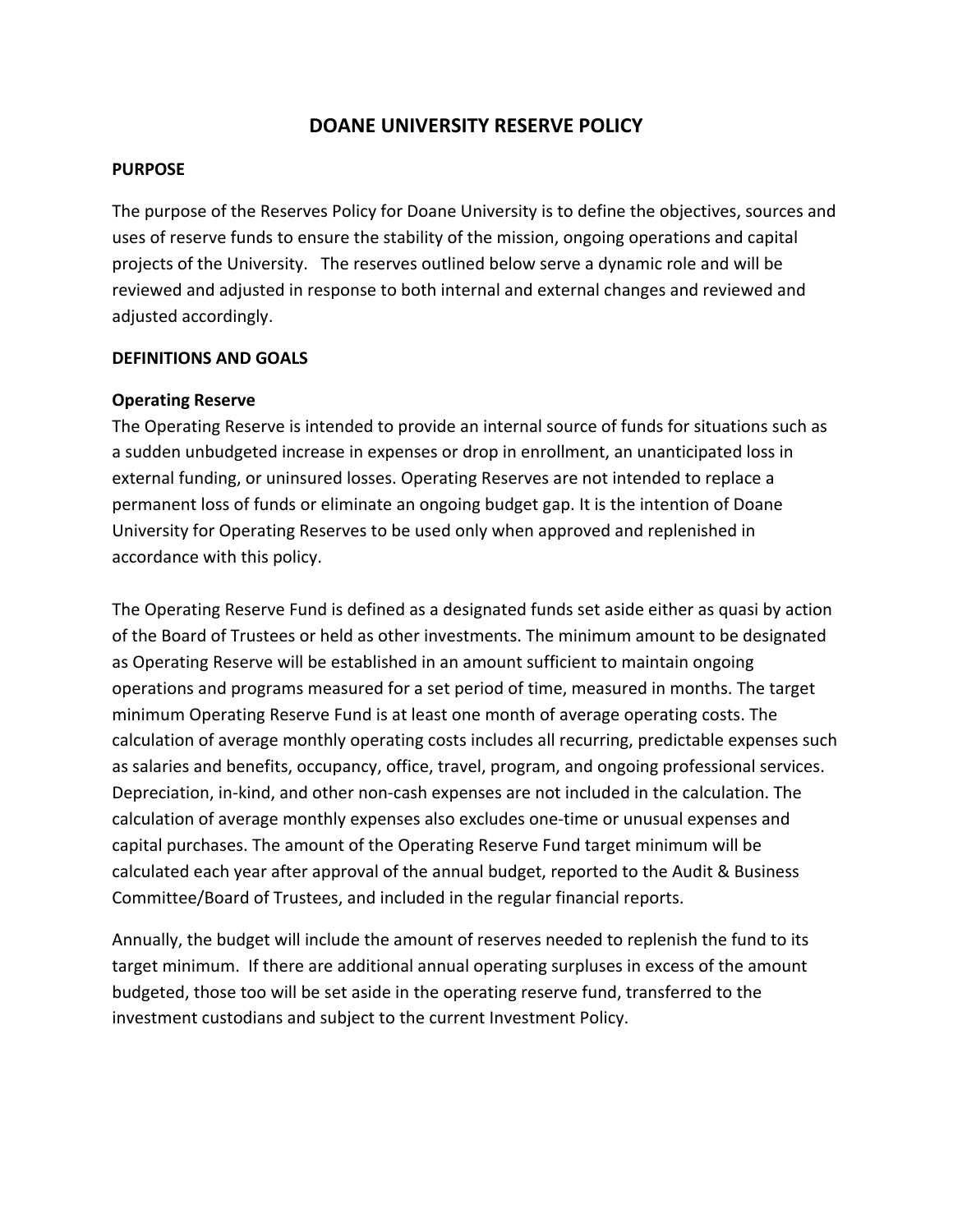# **Building and Capital Asset Reserve**

The Building and Capital Asset Reserve is intended to provide a ready source of funds for repair or acquisition of buildings, leaseholds, furniture, fixtures, and equipment necessary for the effective operation of the organization and programs. The target amount of the Building and Capital Asset Reserve will be equal to at least one year of annual depreciation. The annual amount to fund the Building and Capital Asset Reserve is 2% of annual depreciation.

## **Working Capital**

Currently, working capital is provided at the beginning of each term and invested in funds backed by US treasuries and is not a reserve covered under this policy. The policy governing working capital is discussed below in the section entitled "RELATIONSHIP TO OTHER POLICIES"

### **ACCOUNTING FOR RESERVES**

The Reserve Funds will be recorded in the financial records and held in Quasi as Operating Reserve and Building and Capital Asset Reserve. The Funds will be invested as outlined per the Investment Policy for Quasi funds.

There is also one legacy fund (AIDP) held at Raymond James that is currently no subject to any Investment Policy and it is treated as an Operating Reserve.

## **FUNDING OF RESERVES**

The reserves will be funded with surplus unrestricted operating funds as outlined above. There could also be additional amounts funded via the Unrestricted Gifts Policy (see detail below on "relationship to other policies").

### **USE OF RESERVES**

Use of the Reserves requires three steps:

1. Identification of appropriate use of reserve funds. The Treasurer and staff will identify the need for access to reserve funds and confirm that the use is consistent with the purpose of the reserves as described in this Policy. This step requires analysis of the reason for the shortfall, the availability of any other sources of funds before using reserves, and evaluation of the time period that the funds will be needed.

2. The Board of Trustee must authorize the use or restriction of the Reserve Funds. The Treasurer will submit a request to use Reserves to the Audit & Business Committee of the Board of Trustees. The request will include the analysis and determination of the use of funds. It is important the policy to reserve funds in the future is ongoing in order to replenish the funds for possible future use.